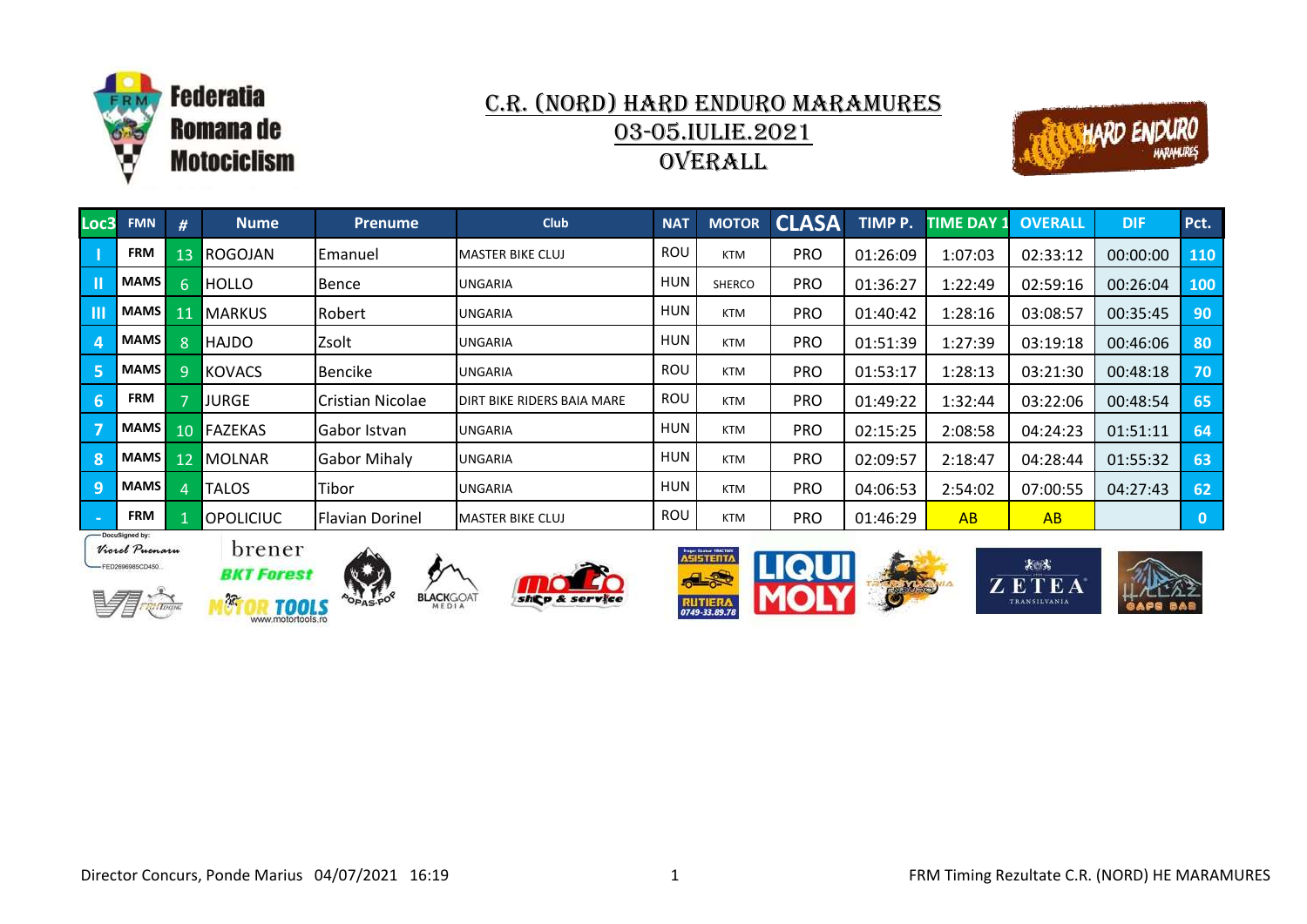



|                          | Loc3 FMN   | ' # I | <b>Nume</b>                  | <b>Prenume</b>       | <b>Club</b>                  | <b>NAT</b> |                |            |          | MOTOR CLASA TIMP P. TIME DAY 1 OVERALL |          | DIF      | Pct.             |
|--------------------------|------------|-------|------------------------------|----------------------|------------------------------|------------|----------------|------------|----------|----------------------------------------|----------|----------|------------------|
| $\overline{\phantom{a}}$ | <b>FRM</b> |       | 403 STROISTEANU              | <b>IBART</b>         | <b>I</b> MASTER BIKE CLUJ    | ROU        | <b>GAS GAS</b> | <b>VET</b> | 01:40:32 | 1:27:15                                | 03:07:48 | 00:00:00 | <b>110</b>       |
| Lш                       | <b>FRM</b> |       | 402 CĂRABA                   | <b>Florin Marius</b> | <b>IMASTER BIKE CLUJ</b>     | ROU        | <b>BETA</b>    | <b>VET</b> | 02:21:09 | 2:11:21                                | 04:32:30 | 01:24:43 | 100 <sub>1</sub> |
| l III                    |            |       | $_4$ MAMS $\sqrt{401}$ SZABO | Ferenc               | <b>UNGARIA</b>               | <b>HUN</b> | <b>KTM</b>     | <b>VET</b> | 07:29:38 | 3:22:18                                | 10:51:56 | 07:44:09 | 90               |
|                          | <b>FRM</b> |       | 404 BUCUR                    | IMAFTEI NICU         | <b>HARD ENDURO MARAMURES</b> | ROU        | <b>KTM</b>     | VET        | 04:26:17 | AB                                     | AB       |          |                  |









**BLACK**GOAT









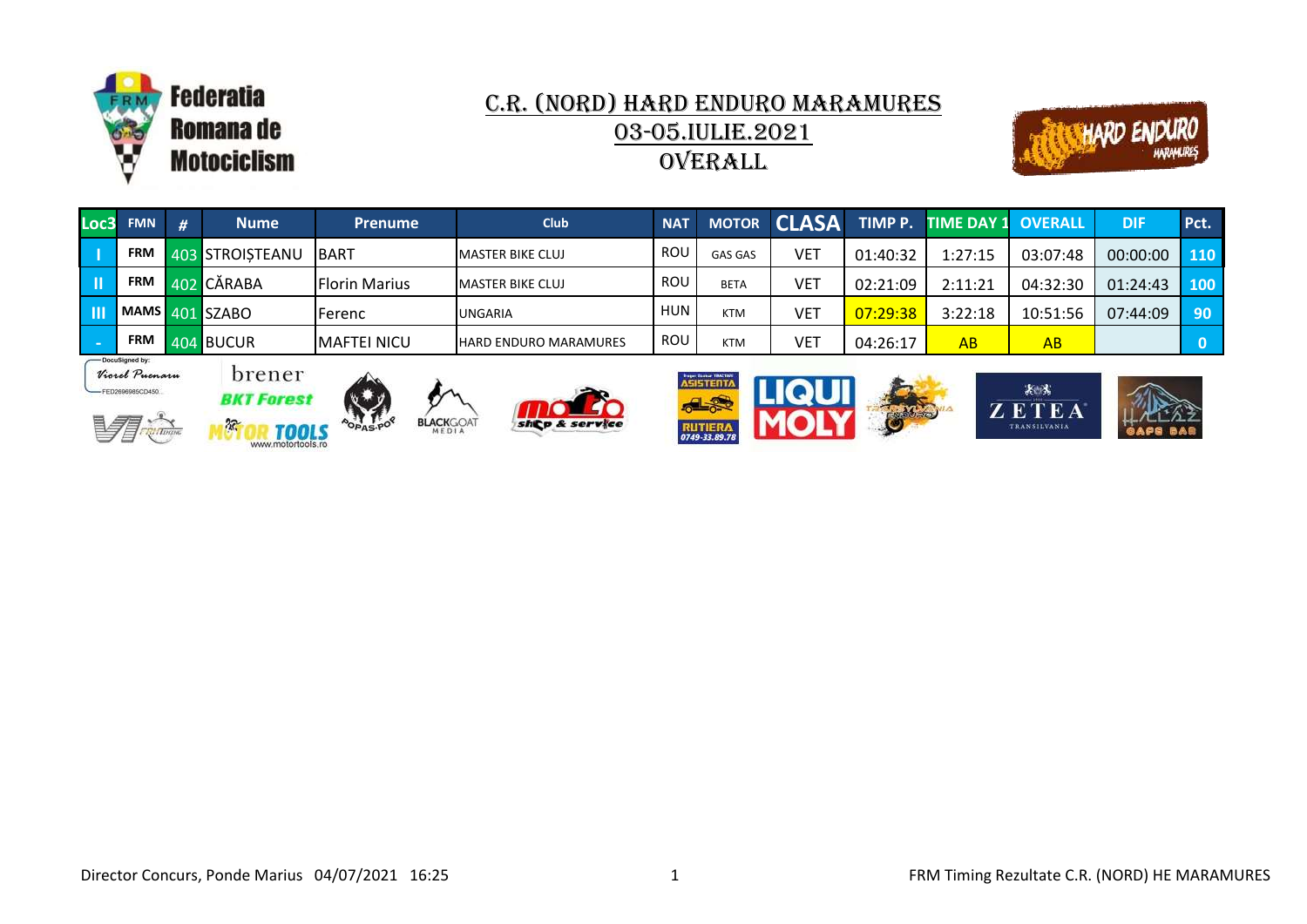



| Loc3           | <b>FMN</b>  | #   | <b>Nume</b>     | <b>Prenume</b>        | <b>Club</b>                | <b>NAT</b> | <b>MOTOR</b>    | <b>CLASA</b>  | TIMP P.  | <b>TIME DAY 1</b> | <b>OVERALL</b> | <b>DIF</b> | Pct.         |
|----------------|-------------|-----|-----------------|-----------------------|----------------------------|------------|-----------------|---------------|----------|-------------------|----------------|------------|--------------|
|                | <b>FRM</b>  |     | 123 BÎRLĂDIANU  | David Marian          | HARD ENDURO TG. NEAMT      | ROU        | <b>KTM</b>      | <b>EXPERT</b> | 01:42:08 | 1:33:46           | 03:15:54       | 00:00:00   | 110          |
| Ш              | <b>FRM</b>  |     | 113 POPOVIC     | Norbert               | DIRT BIKE RIDERS BAIA MARE | <b>ROU</b> | <b>KTM</b>      | <b>EXPERT</b> | 01:46:35 | 1:31:14           | 03:17:49       | 00:01:55   | 100          |
| $\mathbf{m}$   | <b>FRM</b>  |     | 111 PASZTORKAI  | Armand                | DIRT BIKE RIDERS BAIA MARE | ROU        | <b>KTM</b>      | <b>EXPERT</b> | 01:45:22 | 1:38:03           | 03:23:25       | 00:07:31   | 90           |
| $\overline{4}$ | <b>FRM</b>  |     | 109 FRUNZA      | Tudor Valentin        | HARD ENDURO TG. NEAMT      | ROU        | <b>KTM</b>      | <b>EXPERT</b> | 01:46:01 | 1:41:31           | 03:27:32       | 00:11:38   | 80           |
| 5              | <b>FRM</b>  |     | 115 BUZURA      | Lemuel Teodor         | DIRT BIKE RIDERS BAIA MARE | ROU        | <b>KTM</b>      | <b>EXPERT</b> | 01:55:26 | 1:38:07           | 03:33:33       | 00:17:39   | 70           |
| 6              | <b>FRM</b>  |     | 120 POP         | Dan Adrian            | <b>MASTER BIKE CLUJ</b>    | ROU        | <b>KTM</b>      | <b>EXPERT</b> | 01:59:47 | 1:46:51           | 03:46:38       | 00:30:44   | 65           |
| $\overline{7}$ | <b>FRM</b>  |     | 135 BOZGA       | Alin Alexandru        | HARD ENDURO MARAMURES      | ROU        | HUSQVARNA       | <b>EXPERT</b> | 02:15:54 | 1:42:59           | 03:58:53       | 00:42:59   | 64           |
| 8              | <b>FRM</b>  |     | 116 MIHOC       | Gheorghe Petrica      | <b>MASTER BIKE CLUJ</b>    | ROU        | <b>KTM</b>      | <b>EXPERT</b> | 02:02:51 | 2:02:47           | 04:05:38       | 00:49:44   | 63           |
| 9              | <b>FRM</b>  |     | 119 CIOLTEA     | <b>Tudor Costel</b>   | DIRT BIKE RIDERS BAIA MARE | ROU        | <b>KTM</b>      | <b>EXPERT</b> | 02:06:59 | 1:58:53           | 04:05:52       | 00:49:58   | 62           |
| 10             | <b>FRM</b>  |     | 121 SĂLĂJAN     | <b>Marius Gabriel</b> | <b>MASTER BIKE CLUJ</b>    | ROU        | HUSQVARNA       | <b>EXPERT</b> | 02:19:19 | 1:55:53           | 04:15:12       | 00:59:18   | 61           |
| 11             | MAMS        |     | 105 CSEPI       | Tamas                 | <b>UNGARIA</b>             | <b>HUN</b> | <b>KTM</b>      | <b>EXPERT</b> | 02:27:10 | 1:52:15           | 04:19:25       | 01:03:31   | 60           |
| 12             | <b>FRM</b>  |     | 130 BURLĂCESCU  | Adrian Lucian         | <b>MASTER BIKE CLUJ</b>    | <b>ROU</b> | <b>HUSABERG</b> | <b>EXPERT</b> | 02:32:59 | 1:50:31           | 04:23:31       | 01:07:36   | 59           |
| 13             | <b>FRM</b>  |     | <b>136 NAGY</b> | Istvan                | HARD ENDURO MARAMURES      | <b>HUN</b> | <b>KTM</b>      | <b>EXPERT</b> | 02:19:00 | 2:06:05           | 04:25:05       | 01:09:11   | 58           |
| 14             | <b>FRM</b>  |     | 103 MOLNAR      | Jozsef KICSI          | PERSISTENT ENDURO CETARIU  | ROU        | HUSQVARNA       | <b>EXPERT</b> | 04:46:47 | 2:36:08           | 07:22:55       | 04:07:01   | 57           |
| 15             | <b>FRM</b>  |     | <b>114 PAPP</b> | <b>Anton Cristian</b> | DIRT BIKE RIDERS BAIA MARE | ROU        | <b>BETA</b>     | <b>EXPERT</b> | 02:39:54 | 5:06:20           | 07:46:14       | 04:30:20   | 56           |
| 16             | <b>MAMS</b> |     | 128 TANKOVICS   | Gergely               | <b>UNGARIA</b>             | <b>HUN</b> | <b>GAS GAS</b>  | <b>EXPERT</b> | 03:36:26 | 5:01:18           | 08:37:44       | 05:21:50   | 55           |
| 17             | <b>FRM</b>  |     | 112 TARAN       | Daniel                | HARD ENDURO MARAMURES      | <b>ROU</b> | HUSQVARNA       | <b>EXPERT</b> | 08:46:00 | 2:03:08           | 10:49:07       | 07:33:13   | 54           |
|                | <b>FRM</b>  |     | 134 COZMA       | Sebastian             | HARD ENDURO TG. NEAMT      | <b>ROU</b> | <b>KTM</b>      | <b>EXPERT</b> | AB       | 3:23:35           | AB             |            | $\mathbf{0}$ |
|                | <b>FRM</b>  | 132 | <b>HRENYUK</b>  | Paul Vasile           | HARD ENDURO MARAMURES      | ROU        | <b>KTM</b>      | <b>EXPERT</b> | 02:36:42 | AB                | AB             |            | $\mathbf{0}$ |
|                | <b>FRM</b>  |     | 125 CSERI       | Peter                 | HARD ENDURO MARAMURES      |            | HUN HUSQVARNA   | <b>EXPERT</b> | 03:40:08 | AB                | AB             |            | $\bullet$    |
|                | <b>FRM</b>  |     | 126 NANASI      | Mate                  | HARD ENDURO MARAMURES      | <b>HUN</b> | <b>KTM</b>      | <b>EXPERT</b> | 06:39:09 | <b>AB</b>         | AB             |            | $\mathbf{0}$ |

Director Concurs, Ponde Marius 04/07/2021 16:39 1 1 1 1 1 1 1 1 1 FRM Timing Rezultate C.R. (NORD) HE MARAMURES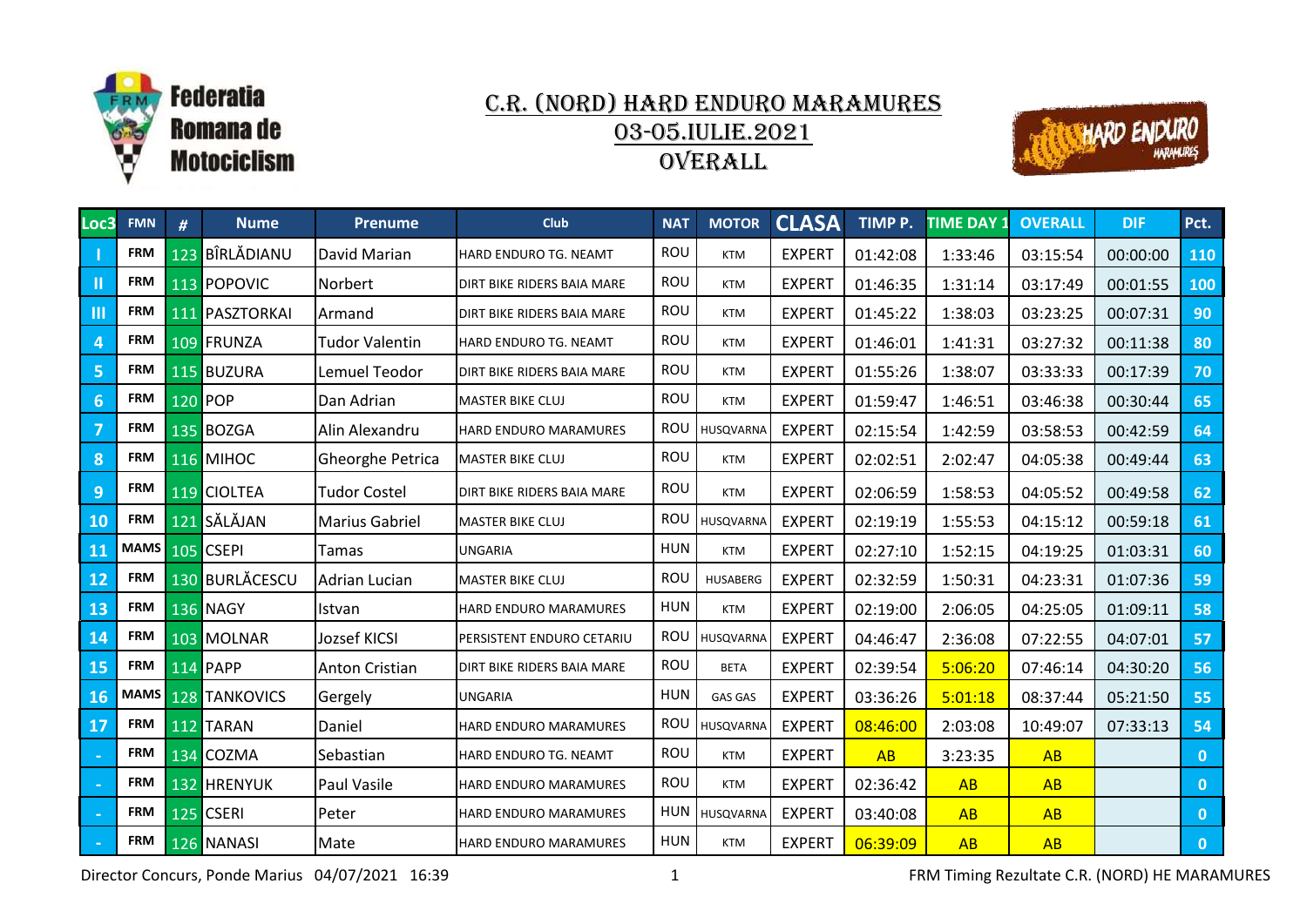



| Loc3l    | <b>FMN</b>     | # | <b>Nume</b>  | <b>Prenume</b>       | <b>Club</b>                       | <b>NAT</b> | <b>MOTOR</b>    | <b>CLASA</b>  |          | TIMP P. TIME DAY 1 OVERALL |           | <b>DIF</b> | Pct. |
|----------|----------------|---|--------------|----------------------|-----------------------------------|------------|-----------------|---------------|----------|----------------------------|-----------|------------|------|
| <b>I</b> | <b>FRM</b>     |   | 127 SZOLLOSI | Norbert              | <b>HARD ENDURO MARAMURES</b>      | <b>HUN</b> | <b>SHERCO</b>   | <b>EXPERT</b> | 07:19:31 | AB                         | AB        |            |      |
|          | <b>FRM</b>     |   | 124 VARGA    | Zsolt                | <b>UNGARIA</b>                    |            | I HUN HUSQVARNA | <b>EXPERT</b> | 18:01:35 | AB                         | AB        |            |      |
| h a      | <b>FRM</b>     |   | 131 ULICI    | Stefan               | <b>HARD ENDURO MARAMURES</b>      | <b>ROU</b> | <b>KTM</b>      | <b>EXPERT</b> | AB       | AB                         | <b>AB</b> |            |      |
| h a      | <b>FRM</b>     |   | 137 FLORIAN  | <b>Gabrel Vasile</b> | <b>DIRT BIKE RIDERS BAIA MARE</b> | <b>ROU</b> | <b>KTM</b>      | <b>EXPERT</b> | AB       | AB                         | AB        |            |      |
|          | <b>FRM</b>     |   | 117 CICIOU   | Cozmin Alin          | <b>IMASTER BIKE CLUJ</b>          |            | I ROU HUSQVARNA | <b>EXPERT</b> | AB       | AB                         | AB        |            |      |
|          | DocuGinned hum |   |              |                      |                                   |            |                 |               |          |                            |           |            |      |







 $\frac{3}{2}$ 



**BLACK**GOAT





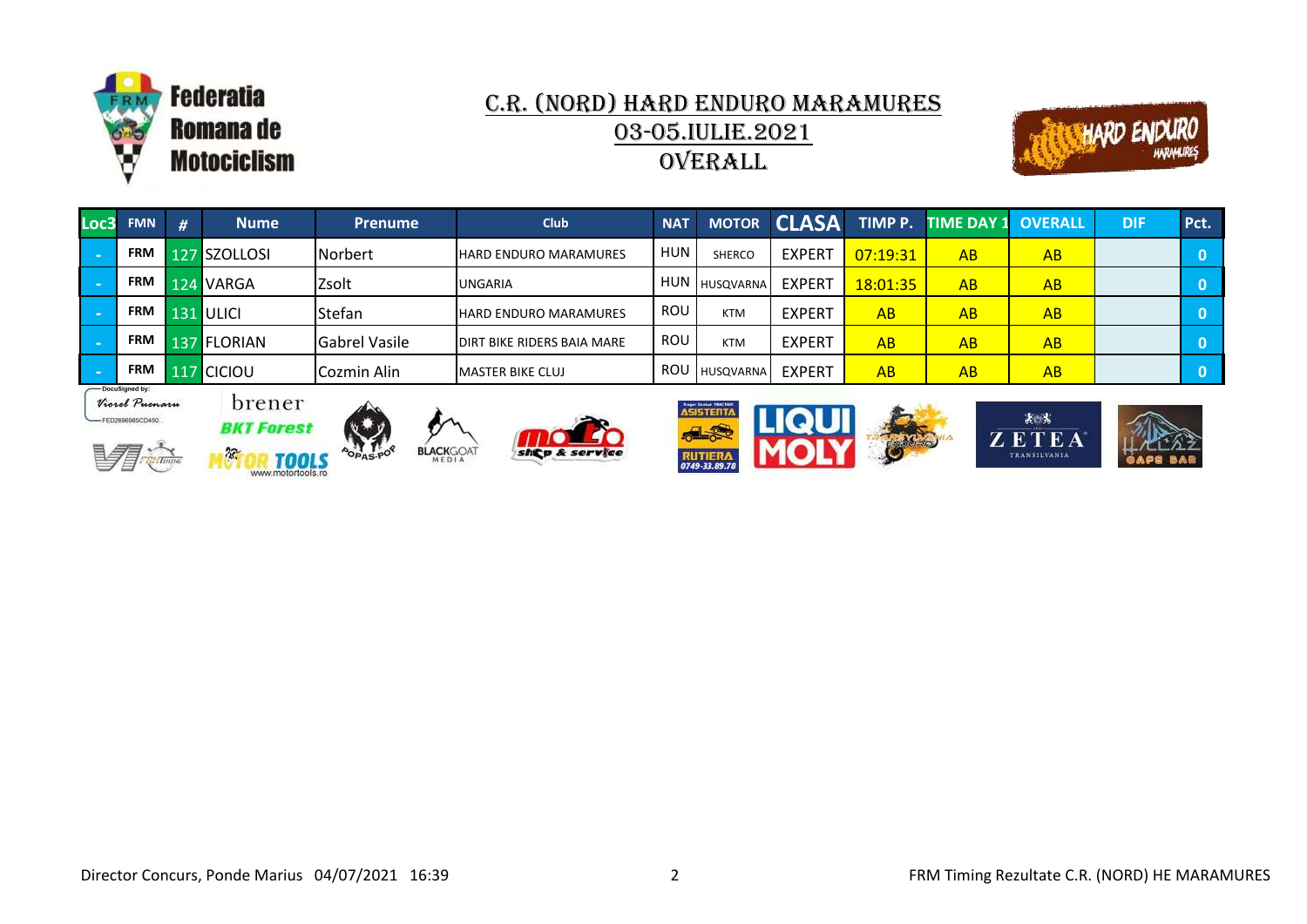



| Loc3           | <b>FMN</b> | # | <b>Nume</b>      | <b>Prenume</b>            | <b>Club</b>                  | <b>NAT</b> | <b>MOTOR</b>  | <b>CLASA</b> | TIMP P.  | <b>TIME DAY 1</b> | <b>OVERALL</b> | <b>DIF</b> | Pct. |
|----------------|------------|---|------------------|---------------------------|------------------------------|------------|---------------|--------------|----------|-------------------|----------------|------------|------|
|                | <b>FRM</b> |   | 316 TRIFOI       | Stefan Ioan               | HARD ENDURO MARAMURES        | ROU        | <b>KTM</b>    | <b>HOBBY</b> | 01:11:39 | 0:50:09           | 02:01:48       | 00:00:00   | 110  |
| $\mathbf{H}$   | <b>FRM</b> |   | 321 NICOARA      | Daniel Ioan               | HARD ENDURO MARAMURES        | ROU        | <b>KTM</b>    | <b>HOBBY</b> | 01:14:05 | 0:50:00           | 02:04:05       | 00:02:17   | 100  |
| $\mathbf{m}$   | <b>FRM</b> |   | 336 RAD          | Iulian                    | <b>HARD ENDURO MARAMURES</b> | <b>ROU</b> | <b>KTM</b>    | <b>HOBBY</b> | 01:34:45 | 1:00:22           | 02:35:07       | 00:33:19   | 90   |
| $\overline{4}$ | <b>FRM</b> |   | 332 OTT          | Kornel Jun.               | <b>MASTER BIKE CLUJ</b>      | <b>HUN</b> | <b>BETA</b>   | <b>HOBBY</b> | 02:16:21 | 1:09:45           | 03:26:06       | 01:24:18   | 80   |
| -5             | <b>FRM</b> |   | <b>317 HUMĂ</b>  | Nicolae                   | HARD ENDURO TG. NEAMT        | <b>ROU</b> | <b>KTM</b>    | <b>HOBBY</b> | 02:43:57 | 1:11:17           | 03:55:14       | 01:53:26   | 70   |
| 6              | <b>FRM</b> |   | 356 BENTE        | Ladislau                  | TRANSBULDEX RACING VLM       | ROU        | <b>KTM</b>    | <b>HOBBY</b> | 02:59:57 | 1:06:50           | 04:06:47       | 02:04:59   | 65   |
| $\overline{7}$ | <b>FRM</b> |   | 357 IONESCU      | Cristian                  | FREE BIKE TEAM RM VÂLCEA     | ROU        | <b>KTM</b>    | <b>HOBBY</b> | 03:06:38 | 1:13:30           | 04:20:08       | 02:18:19   | 64   |
| 8              | <b>FRM</b> |   | 368 LUCACIU      | Simion                    | DIRT BIKE RIDERS BAIA MARE   | ROU        | <b>KTM</b>    | <b>HOBBY</b> | 03:12:57 | 1:12:41           | 04:25:38       | 02:23:50   | 63   |
| 9              | <b>FRM</b> |   | 302 PENTILESCU   | <b>Stefan KIMI</b>        | <b>MASTER BIKE CLUJ</b>      | ROU        | <b>KTM</b>    | <b>HOBBY</b> | 03:25:48 | 1:02:33           | 04:28:21       | 02:26:33   | 62   |
| 10             | <b>FRM</b> |   | 304 RUXANDARI    | <b>VLAD</b>               | <b>MASTER BIKE CLUJ</b>      | ROU        | <b>KTM</b>    | <b>HOBBY</b> | 03:11:22 | 1:22:50           | 04:34:12       | 02:32:24   | 61   |
| 11             | <b>FRM</b> |   | 331 PAȘCĂ        | Nicolae                   | <b>MASTER BIKE CLUJ</b>      | <b>ROU</b> | <b>KTM</b>    | <b>HOBBY</b> | 03:13:22 | 1:21:33           | 04:34:55       | 02:33:07   | 60   |
| 12             | <b>FRM</b> |   | 365 TINEGHE      | Cristian Dumitru          | HARD ENDURO MARAMURES        | ROU        | <b>KTM</b>    | <b>HOBBY</b> | 03:49:33 | 1:31:58           | 05:21:31       | 03:19:43   | 59   |
| 13             | <b>FRM</b> |   | 347 STEFAN       | <b>Constantin Claudiu</b> | FREE BIKE TEAM RM VÂLCEA     | ROU        | <b>SHERCO</b> | <b>HOBBY</b> | 01:55:04 | 6:14:34           | 08:09:38       | 06:07:49   | 58   |
| 14             | <b>FRM</b> |   | 366 SZERI        | Attila Csaba              | HARD ENDURO MARAMURES        | ROU        | <b>KTM</b>    | <b>HOBBY</b> | 06:49:47 | 1:20:00           | 08:09:48       | 06:07:59   | 57   |
| 15             | <b>FRM</b> |   | 337 BINDER       | Krisztian                 | HARD ENDURO MARAMURES        | <b>HUN</b> | <b>KTM</b>    | <b>HOBBY</b> | 06:59:49 | 1:27:09           | 08:26:58       | 06:25:10   | 56   |
| 16             |            |   | MAMS 361 DANYI   | Attila Jozsef             | <b>UNGARIA</b>               | <b>HUN</b> | <b>KTM</b>    | <b>HOBBY</b> | 07:06:20 | 1:34:44           | 08:41:04       | 06:39:16   | 55   |
| 17             | <b>FRM</b> |   | <b>338 FINA</b>  | Laszlo                    | MASTER BIKE CLUJ             | ROU        | <b>KTM</b>    | <b>HOBBY</b> | 06:57:04 | 2:11:10           | 09:08:15       | 07:06:26   | 54   |
| 18             | <b>FRM</b> |   | 330 SABOU        | Calin                     | DIRT BIKE RIDERS BAIA MARE   | ROU        | <b>KTM</b>    | <b>HOBBY</b> | 07:26:30 | 2:00:02           | 09:26:33       | 07:24:44   | 53   |
| <b>19</b>      | <b>FRM</b> |   | 363 RACAREANU    | Stefan                    | FREE BIKE TEAM RM VÂLCEA     | ROU        | <b>KTM</b>    | <b>HOBBY</b> | 09:45:46 | 2:10:15           | 11:56:01       | 09:54:13   | 52   |
| 20             | <b>FRM</b> |   | 343 INOTAI       | Gergo                     | <b>HARD ENDURO MARAMURES</b> | <b>HUN</b> | <b>KTM</b>    | <b>HOBBY</b> | 09:49:42 | 2:26:35           | 12:16:16       | 10:14:28   | 51   |
| 21             | <b>FRM</b> |   | <b>364 DOBIE</b> | Raphael                   | <b>MASTER BIKE CLUJ</b>      | <b>AUT</b> | <b>KTM</b>    | <b>HOBBY</b> | 09:38:42 | 4:29:27           | 14:08:09       | 12:06:21   | 50   |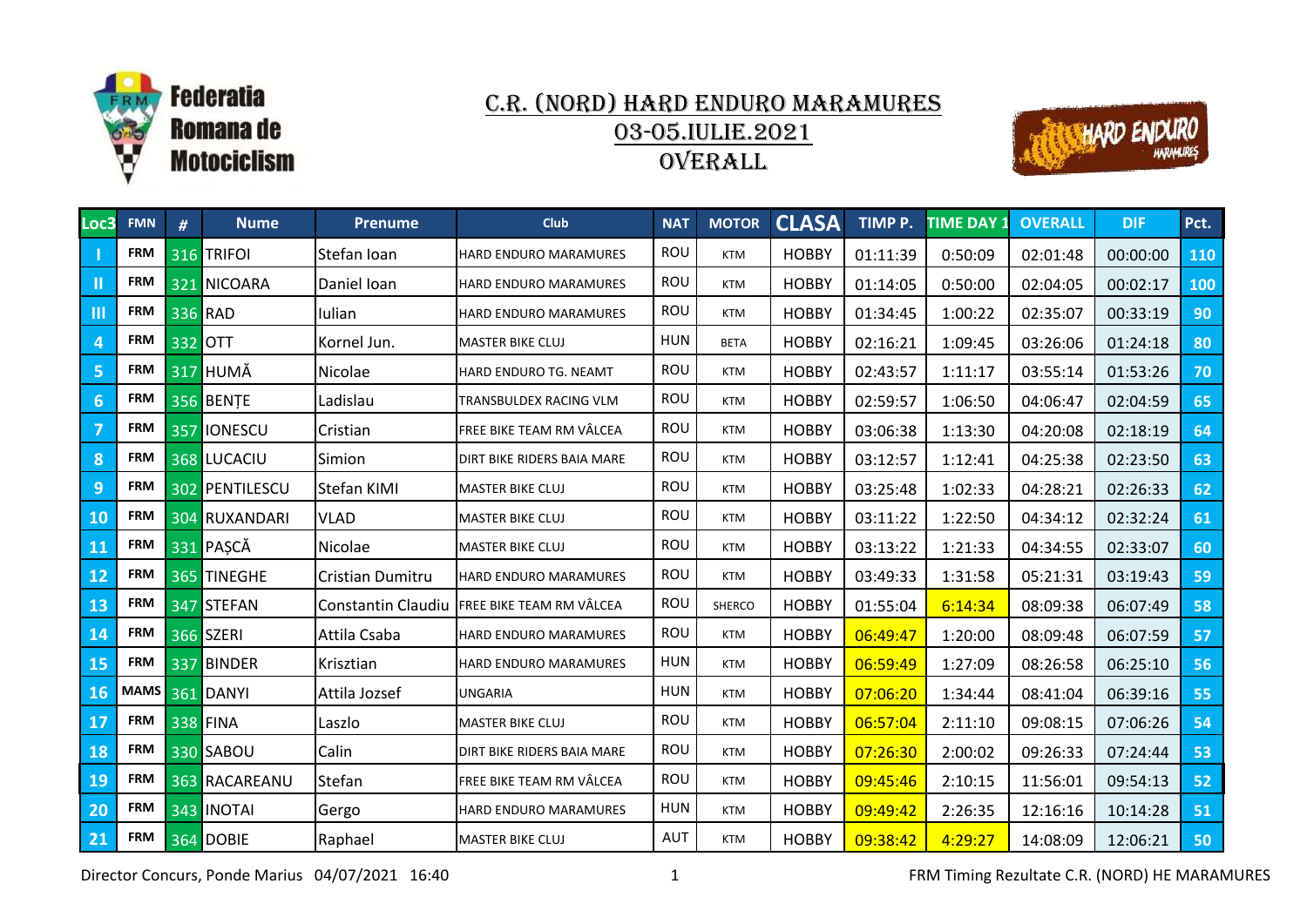



| Loc3   | <b>FMN</b> | # | <b>Nume</b>        | <b>Prenume</b>    | <b>Club</b>                  | <b>NAT</b> | <b>MOTOR</b>    | <b>CLASA</b> | TIMP P.  | <b>TIME DAY 1</b> | <b>OVERALL</b> | <b>DIF</b> | Pct.         |
|--------|------------|---|--------------------|-------------------|------------------------------|------------|-----------------|--------------|----------|-------------------|----------------|------------|--------------|
| 22     | <b>FRM</b> |   | 327 ROMAN          | Zoran             | <b>MASTER BIKE CLUJ</b>      | <b>HUN</b> | <b>BETA</b>     | <b>HOBBY</b> | 15:09:55 | 3:49:14           | 18:59:09       | 16:57:21   | 49           |
| 23     | <b>FRM</b> |   | 303 DRAHOZAL       | Lukas             | <b>HARD ENDURO MARAMURES</b> | <b>CZE</b> | <b>GAS GAS</b>  | <b>HOBBY</b> | 17:14:05 | 3:48:46           | 21:02:51       | 19:01:03   | 48           |
| 24     | <b>FRM</b> |   | 369 RUSCOVAN       | <b>IOAN MIHAI</b> | DIRT BIKE RIDERS BAIA MARE   | ROU        | <b>KTM</b>      | <b>HOBBY</b> | 20:34:14 | 1:23:32           | 21:57:46       | 19:55:58   | 47           |
| 25     | <b>FRM</b> |   | 398 RAUCA          | Viorel            | <b>MASTER BIKE CLUJ</b>      | ROU        | <b>KTM</b>      | <b>HOBBY</b> | 19:56:23 | 2:01:34           | 21:57:56       | 19:56:08   | 46           |
| 26     | <b>FRM</b> |   | 323 COVACI         | Alexandru         | <b>MASTER BIKE CLUJ</b>      | ROU        | <b>KTM</b>      | <b>HOBBY</b> | 20:34:13 | 1:46:10           | 22:20:23       | 20:18:34   | 45           |
| 27     | <b>FRM</b> |   | 354 BOKOR          | Zsolt             | HARD ENDURO MARAMURES        | <b>HUN</b> | <b>BETA</b>     | <b>HOBBY</b> | 19:50:33 | 2:31:37           | 22:22:09       | 20:20:21   | 44           |
| 28     | <b>FRM</b> |   | 367 JINGA          | David             | HARD ENDURO MARAMURES        | ROU        | <b>KTM</b>      | <b>HOBBY</b> | 20:07:22 | 2:54:50           | 23:02:12       | 21:00:24   | 43           |
| $\sim$ | <b>FRM</b> |   | 312 CÂRCU          | Corneliu Alin     | FREE BIKE TEAM RM VÂLCEA     | ROU        | <b>KTM</b>      | <b>HOBBY</b> | AB       | 2:53:22           | AB             |            | $\mathbf{0}$ |
|        | <b>FRM</b> |   | 335 KARSAI         | Kristof           | HARD ENDURO MARAMURES        | <b>HUN</b> | <b>KTM</b>      | <b>HOBBY</b> | AB       | 3:23:19           | AB             |            | $\mathbf{0}$ |
|        |            |   | MAMS 342 CZELTER   | Daniel            | <b>UNGARIA</b>               | <b>HUN</b> | <b>KTM</b>      | <b>HOBBY</b> | AB       | 4:25:29           | AB             |            | $\mathbf{0}$ |
| $\sim$ | <b>FRM</b> |   | <b>362 MANU</b>    | Mihai             | FREE BIKE TEAM RM VÂLCEA     | ROU        | <b>KTM</b>      | <b>HOBBY</b> | AB       | 5:30:59           | AB             |            | $\mathbf{0}$ |
|        | <b>FRM</b> |   | 314 VIRGARA        | Giuseppe          | FREE BIKE TEAM RM VÂLCEA     | <b>ITA</b> | <b>KTM</b>      | <b>HOBBY</b> | AB       | 5:31:18           | AB             |            | $\mathbf{0}$ |
|        |            |   | MAMS 344 FIDER     | Zsolt             | <b>UNGARIA</b>               | <b>HUN</b> | <b>BETA</b>     | <b>HOBBY</b> | AB       | 5:31:56           | AB             |            | $\mathbf{0}$ |
|        | <b>FRM</b> |   | 313 TURCAN         | Ionel Eduard      | FREE BIKE TEAM RM VÂLCEA     | ROU        | <b>KTM</b>      | <b>HOBBY</b> | AB       | 5:32:00           | AB             |            | $\mathbf{0}$ |
| $\sim$ | <b>FRM</b> |   | <b>311 VANDICI</b> | Gabriel Cristian  | FREE BIKE TEAM RM VÂLCEA     | ROU        | <b>KTM</b>      | <b>HOBBY</b> | AB       | 5:33:11           | AB             |            | $\mathbf{0}$ |
| $\sim$ | <b>FRM</b> |   | <b>310 FILIP</b>   | Ioan Dan          | FREE BIKE TEAM RM VÂLCEA     | ROU        | <b>KTM</b>      | <b>HOBBY</b> | AB       | 5:33:58           | AB             |            | $\mathbf{0}$ |
|        | <b>FRM</b> |   | 308 TASLAU         | George            | HARD ENDURO MARAMURES        | ROU        | HUSQVARNA       | <b>HOBBY</b> | AB       | 6:03:58           | AB             |            | $\mathbf{0}$ |
|        | <b>FRM</b> |   | 350 TUFEANU        | Alexandru Florian | FREE BIKE TEAM RM VÂLCEA     | <b>ROU</b> | <b>HUSABERG</b> | <b>HOBBY</b> | AB       | AB                | <b>AB</b>      |            | $\mathbf{0}$ |
|        | <b>FRM</b> |   | 352 SANDEA         | Ioan Adrian       | <b>BLACK RYDERS SIBIU</b>    | ROU        | SHERCO          | <b>HOBBY</b> | 19:09:11 | AB                | AB             |            | $\mathbf{0}$ |
|        | <b>FRM</b> |   | 334 VALENAS        | Horia Nicolae     | DIRT BIKE RIDERS BAIA MARE   | ROU        | <b>KTM</b>      | <b>HOBBY</b> | AB       | AB                | AB             |            | $\mathbf{0}$ |
|        | <b>FRM</b> |   | 349 HANZU          | Cristi Florin     | <b>BLACK RYDERS SIBIU</b>    | ROU        | <b>SHERCO</b>   | <b>HOBBY</b> | AB       | AB                | AB             |            | $\mathbf{0}$ |